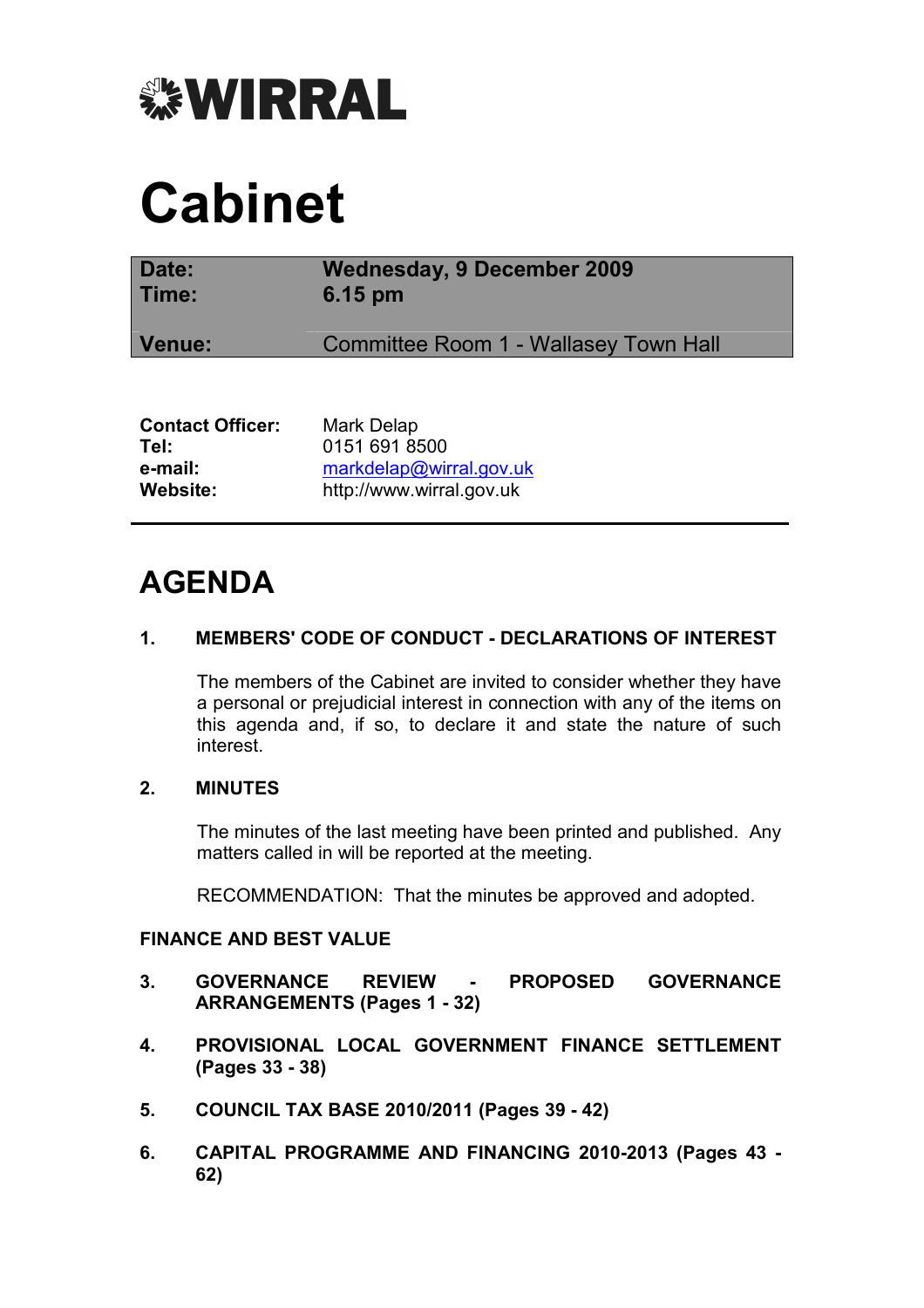- 7. OPERATIONAL EFFICIENCY PROGRAMME (Pages 63 68)
- 8. VALUE ADDED TAX RATE (Pages 69 72)
- 9. HOUSING AND COUNCIL TAX BENEFIT PENSIONER ELIGIBILITY (Pages 73 - 76)
- 10. LOCAL AREA AGREEMENT PERFORMANCE REWARD GRANT (Pages 77 - 86)

#### CHILDREN'S SERVICES AND LIFELONG LEARNING

- 11. TOWNFIELD PRIMARY SCHOOL PROPOSED HEARING SUPPORT BASE CLASSROOM EXTENSION - SCHEME AND ESTIMATE (Pages 87 - 98)
- 12. PHASE 3 CHILDREN'S CENTRE PROGRAMME DEVELOPING INTEGRATED SERVICES FOR YOUNG CHILDREN AND THEIR FAMILIES (Pages 99 - 104)
- 13. BUILDING SCHOOLS FOR THE FUTURE (BSF) UPDATE ON CURRENT PROJECTS, MAIN BSF PHASE 1 AND POTENTIAL TO WORK JOINTLY ON BSF DEVELOPMENT AND IMPLEMENTATION (Pages 105 - 110)
- 14. REVIEW OF SECONDARY SCHOOL PLACES PHASE 1 SITE FOR A POSSIBLE ACADEMY

 Report of the Director of Children's Services to be circulated separately

#### STREETSCENE AND TRANSPORT SERVICES

15. BUS PUNCTUALITY IMPROVEMENT PARTNERSHIP FRAMEWORK AGREEMENT (Pages 111 - 144)

#### REGENERATION AND PLANNING STRATEGY

16. LOCAL DEVELOPMENT FRAMEWORK FOR WIRRAL - ANNUAL MONITORING REPORT 2008/2009 (Pages 145 - 230)

#### SOCIAL CARE AND INCLUSION

- 17. COMMUNITY BED SERVICES IN WIRRAL 2010 AND BEYOND (Pages 231 - 238)
- 18. PERSONAL BUDGET PHASE 2 PILOT (Pages 239 244)

#### COMMUNITY AND CUSTOMER ENGAGEMENT

19. COUNCILLOR CALL FOR ACTION PROTOCOL (Pages 245 - 252)